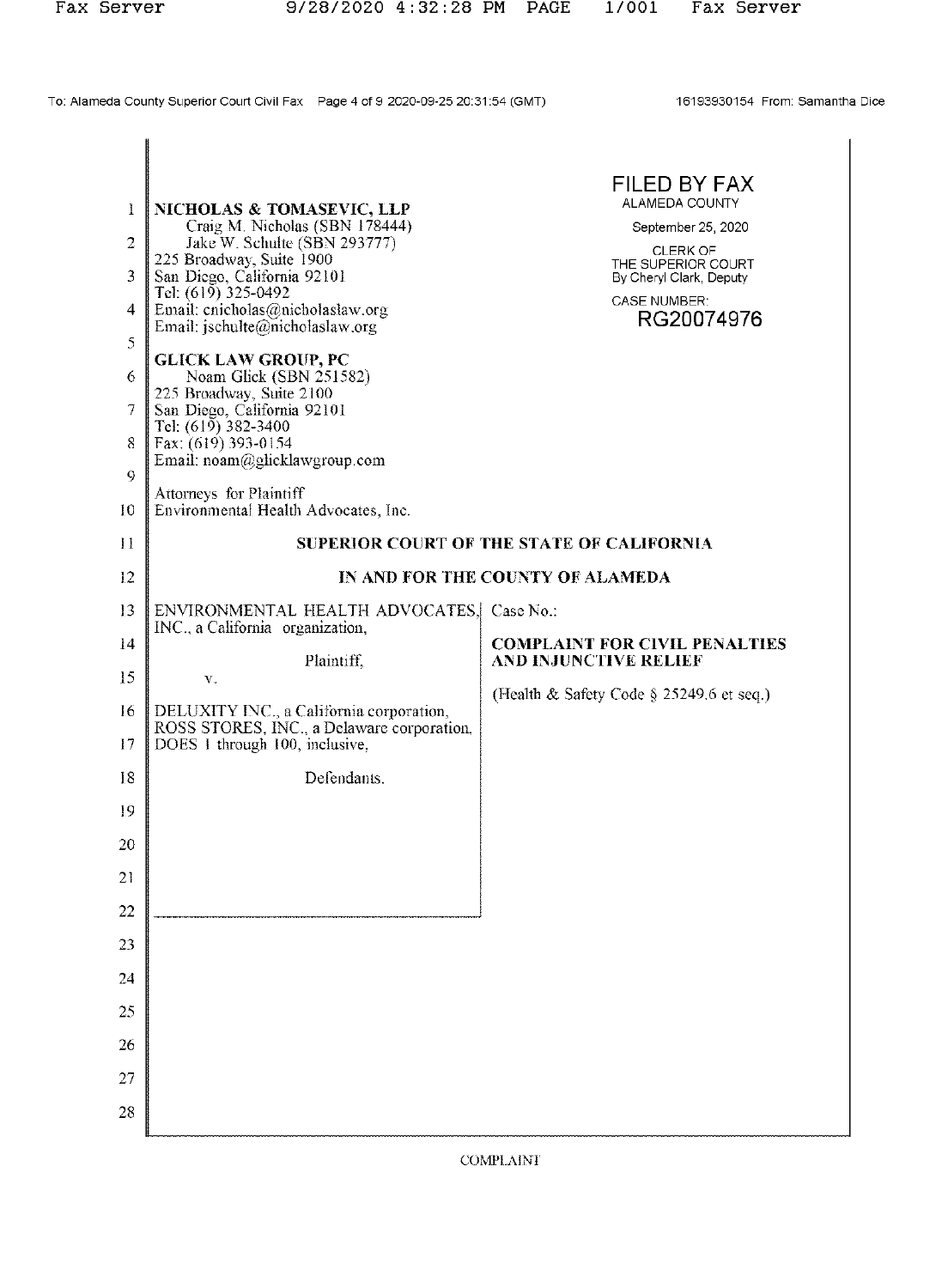| $\mathbf{1}$   | <b>INTRODUCTION</b>                                                                                            |  |  |
|----------------|----------------------------------------------------------------------------------------------------------------|--|--|
| $\overline{2}$ | 1.<br>This Complaint is a representative action brought by Environmental Health Advocates,                     |  |  |
| 3              | Inc. ("Plaintiff") in the public interest of the citizens of the State of California ("the People"). Plaintiff |  |  |
| $\overline{4}$ | seeks to remedy Defendants' failure to inform the People of exposure to Di(2-ethylhexyl) phthalate             |  |  |
| 5              | (DEHP), a known carcinogen. Defendants expose consumers to DEHP by manufacturing,                              |  |  |
| 6              | importing, selling, and/or distributing the Deluxity Cross Body Handbag ("Products")                           |  |  |
| 7              | without providing a clear and reasonable warning.                                                              |  |  |
| 8              | 2.<br>Under California's Safe Drinking Water and Toxic Enforcement Act of 1986, California                     |  |  |
| 9              | Health and Safety Code, section 25249.6 et seq. ("Proposition 65"), "[n]o person in the course of doing        |  |  |
| 10             | business shall knowingly and intentionally expose any individual to a chemical known to the state to           |  |  |
| 11             | cause cancer or reproductive toxicity without first giving clear and reasonable warning to such                |  |  |
| 12             | individual" (Health & Safety Code, $\S$ 25249.6.)                                                              |  |  |
| 13             | 3.<br>California identified and listed DEHP as a chemical known to cause cancer as early as                    |  |  |
| 14             | January 1, 1988, and as a chemical known to cause developmental/reproductive toxicity on October 24,           |  |  |
| 15             | 2003.                                                                                                          |  |  |
| 16             | Defendants failed to sufficiently warn consumers and individuals in California about<br>$\overline{4}$ .       |  |  |
| 17             | potential exposure to DEHP in connection with Defendants' manufacture, import, sale, or distribution           |  |  |
| 18             | of Products. This is a violation of Proposition 65.                                                            |  |  |
| 19             | 5.<br>Plaintiff seeks injunctive relief compelling Defendants to sufficiently warn consumers                   |  |  |
| 20             | in California before exposing them to DEHP in Products. (Health & Safety Code, $\S$ 25249.7(a).)               |  |  |
| 21             | Plaintiff also seeks civil penalties against Defendants for their violations of Proposition 65 along with      |  |  |
| 22             | attorney's fees and costs. (Health & Safety Code, § 25249.7(b).)                                               |  |  |
| 23             | П.                                                                                                             |  |  |
| 24             | <b>PARTIES</b>                                                                                                 |  |  |
| 25             | 6.<br>Plaintiff ENVIRONMENTAL HEALTH ADVOCATES, INC. ("Plaintiff") is an                                       |  |  |
| 26             | organization in the State of California dedicated to protecting the health of California citizens through      |  |  |
| 27             | the elimination or reduction of toxic exposure from consumer products. It brings this action in the public     |  |  |
| 28             | interest pursuant to Health and Safety Code, section 25249.7.                                                  |  |  |

 $\parallel$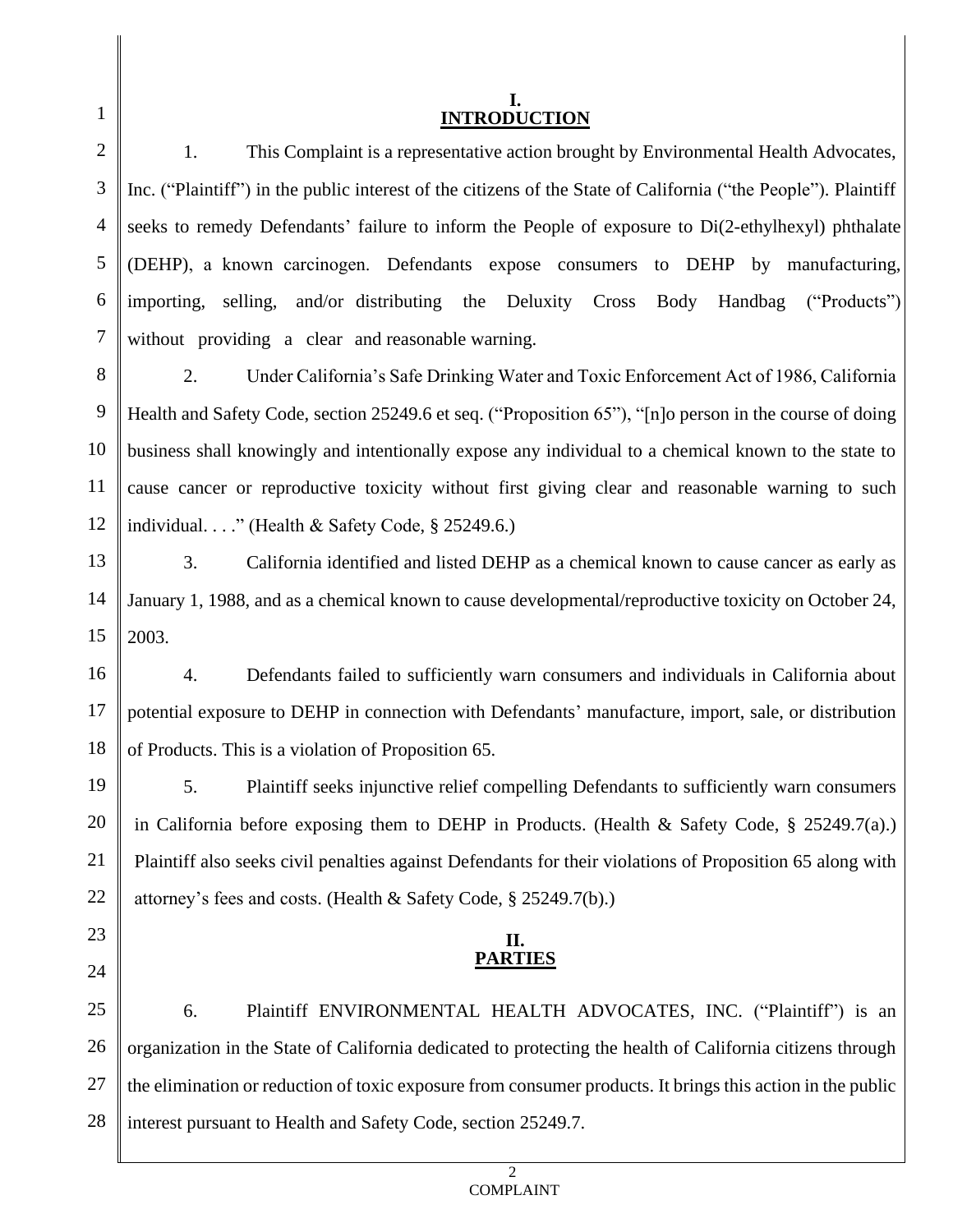1 2 3 4 7. Defendant DELUXITY, INC. ("Deluxity") is a corporation organized and existing under the laws of California. Deluxity is registered to do business in California, and does business in the County of Alameda, within the meaning of Health and Safety Code, section 25249.11. Deluxity manufactures, imports, sells, or distributes the Products in California and Alameda County.

5 6 7 8 8. Defendant ROSS STORES, INC. ("Ross") is a corporation organized and existing under the laws of Delaware. Ross is registered to do business in California, and does business in the County of Alameda, within the meaning of Health and Safety Code, section 25249.11. Ross manufactures, imports, sells, or distributes the Products in California and Alameda County.

9 10 11 12 13 9. Plaintiff does not know the true names and/or capacities, whether individual, partners, or corporate, of the defendants sued herein as DOES 1 through 100, inclusive, and for that reason sues said defendants under fictitious names. Plaintiff will seek leave to amend this Complaint when the true names and capacities of these defendants have been ascertained. Plaintiff is informed and believes and thereon alleges that these defendants are responsible in whole or in part for Plaintiff's alleged damages.

> **III. VENUE AND JURISDICTION**

14

15

26

27

28

16 17 18 19 10. California Constitution Article VI, Section 10 grants the Superior Court original jurisdiction in all cases except those given by statute to other trial courts. The Health and Safety Code statute upon which this action is based does not give jurisdiction to any other court. As such, this Court has jurisdiction.

20 21 22 11. Venue is proper in Alameda County Superior Court pursuant to Code of Civil Procedure, sections 394, 395, and 395.5. Wrongful conduct occurred and continues to occur in this County. Defendants conducted and continue to conduct business in this County as it relates to Products.

23 24 25 12. Defendants have sufficient minimum contacts in the State of California or otherwise purposefully avails itself of the California market. Exercising jurisdiction over Defendants would be consistent with traditional notions of fair play and substantial justice.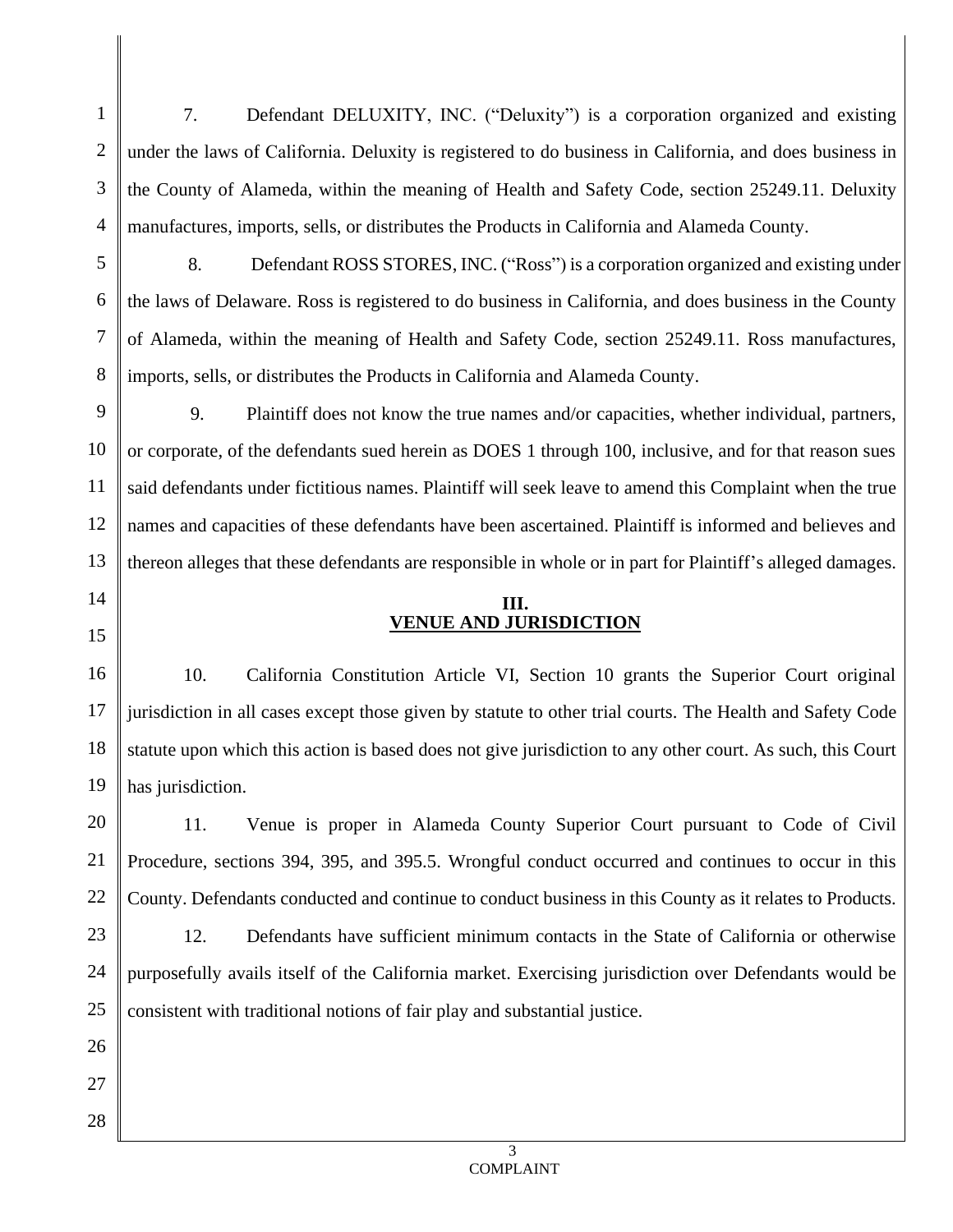|                     | IV.                                                                                                               |  |
|---------------------|-------------------------------------------------------------------------------------------------------------------|--|
| 1                   | <b>CAUSES OF ACTION</b>                                                                                           |  |
| $\overline{2}$<br>3 | <b>FIRST CAUSE OF ACTION</b><br>(Violation of Proposition 65 - Against all Defendants)                            |  |
| $\overline{4}$      | 13.<br>Plaintiff incorporates by reference each and every allegation contained above.                             |  |
| 5                   | 14.<br>Proposition 65 mandates that citizens be informed about exposures to chemicals that                        |  |
| 6                   | cause cancer, birth defects, and other reproductive harm.                                                         |  |
| 7                   | 15.<br>Defendants manufactured, imported, sold, and/or distributed Products containing DEHP                       |  |
| 8                   | in violation of Health and Safety Code, section 25249.6 et seq. Plaintiff is informed and believes such           |  |
| 9                   | violations have continued after receipt of the Notice (defined <i>infra</i> ) and will continue to occur into the |  |
| 10                  | future.                                                                                                           |  |
| 11                  | 16.<br>In manufacturing, importing, selling, and/or distributing Products, Defendants failed to                   |  |
| 12                  | provide a clear and reasonable warning to consumers and individuals in California who may be exposed              |  |
| 13                  | to DEHP through reasonably foreseeable use of the Products.                                                       |  |
| 14                  | 17.<br>Products expose individuals to DEHP through direct exposure. This exposure is a                            |  |
| 15                  | natural and foreseeable consequence of Defendants placing Products into the stream of commerce. As                |  |
| 16                  | such, Defendants intend that consumers will ingest Products, exposing them to DEHP.                               |  |
| 17                  | 18.<br>Defendants knew or should have known that the Products contained DEHP and exposed                          |  |
| 18                  | individuals to DEHP in the ways provided above. The Notice informed Defendants of the presence of                 |  |
| 19                  | DEHP in the Products. Likewise, media coverage concerning DEHP and related chemicals in consumer                  |  |
| 20                  | products provided constructive notice to Defendants.                                                              |  |
| 21                  | 19.<br>Defendants' action in this regard were deliberate and not accidental.                                      |  |
| 22                  | 20.<br>More than sixty days prior to naming each defendant in this lawsuit, Plaintiff issued a                    |  |
| 23                  | 60-Day Notice of Violation ("Notice") as required by and in compliance with Proposition 65. Plaintiff             |  |
| 24                  | provided the Notice to the various required public enforcement agencies along with a certificate of merit.        |  |
| 25                  | The Notice alleged that Defendants violated Proposition 65 by failing to sufficiently warn consumers in           |  |
| 26                  | California of the health hazards associated with exposures to DEHP contained in the Products.                     |  |
| 27                  | 21.<br>The appropriate public enforcement agencies provided with the Notice failed to                             |  |
| 28                  | commence and diligently prosecute a cause of action against Defendants.                                           |  |